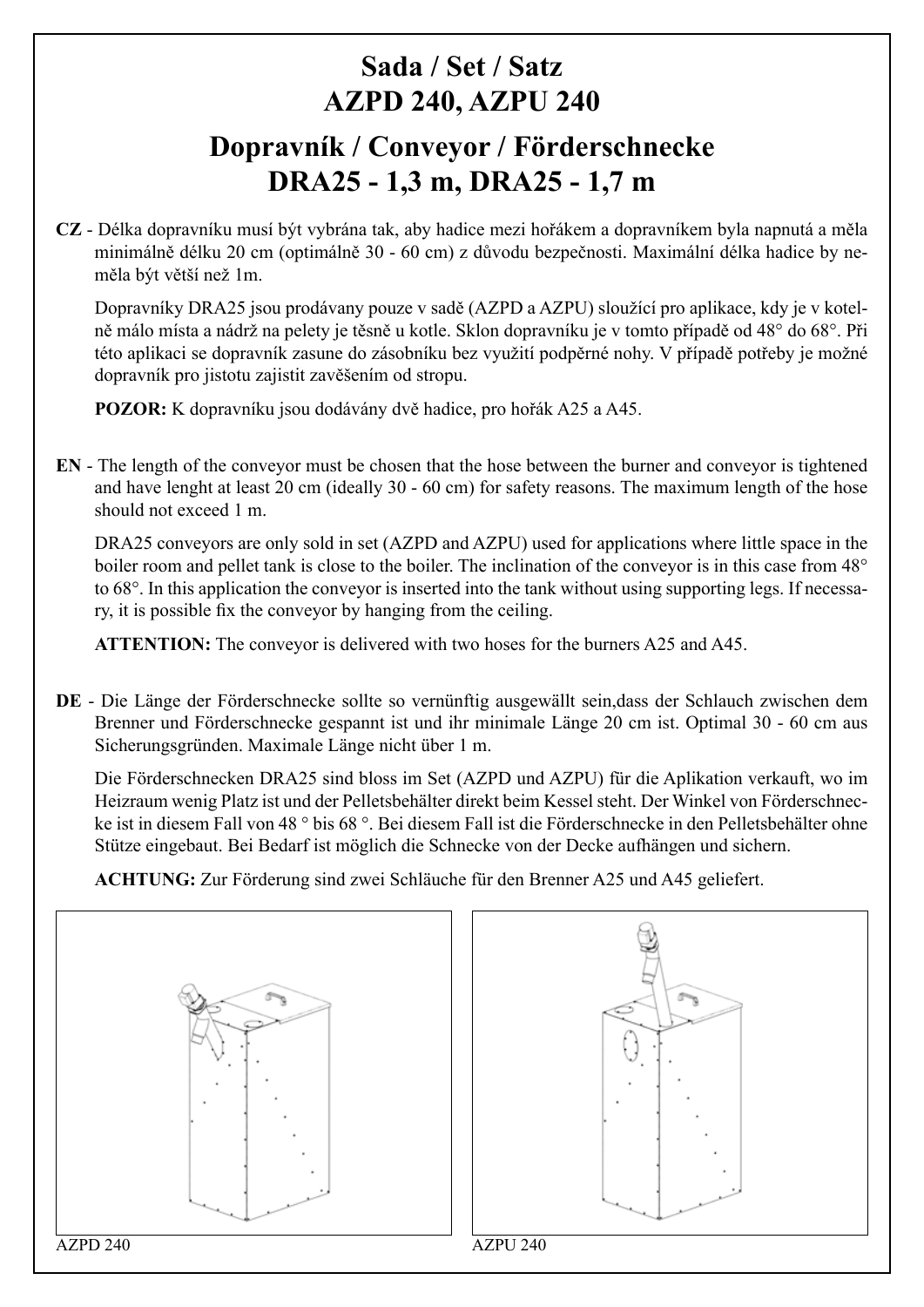



AZPD 240 AZPU 240



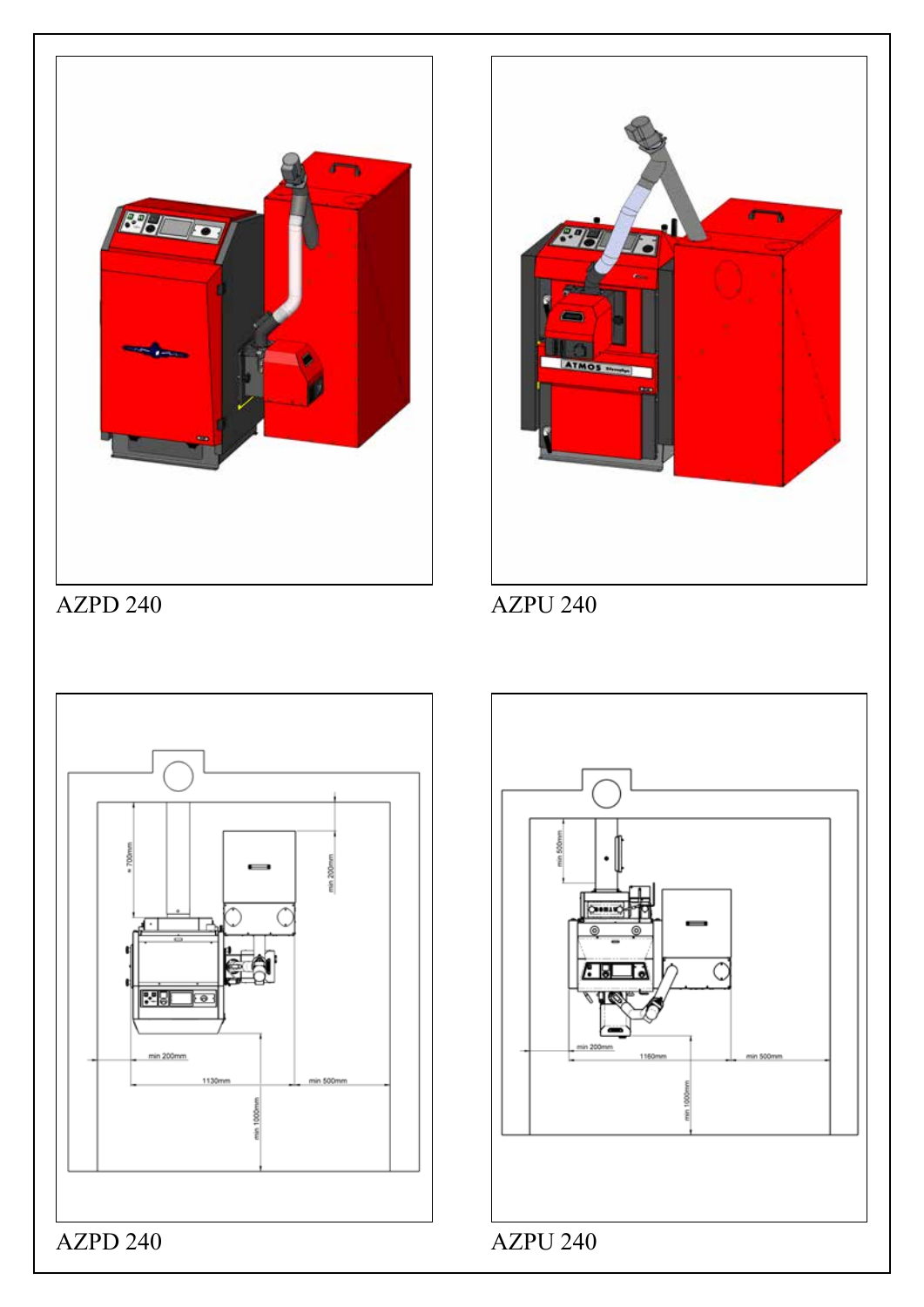



AZPD 240 - DRA25 - 1,3 m AZPU 240 - DRA25 - 1,7 m



ATMOS A25 - Ø 65 mm ATMOS A45 - Ø 75 mm